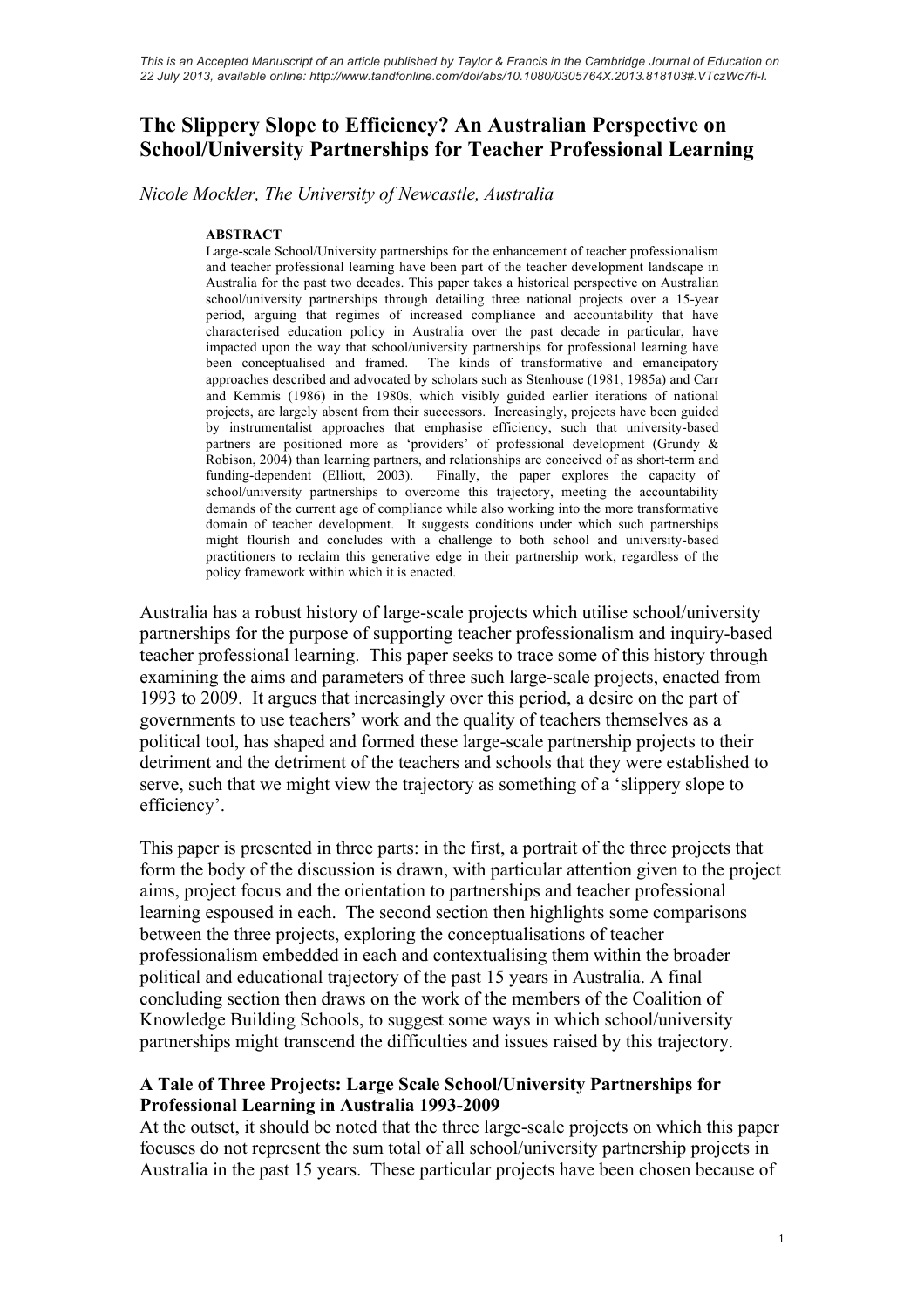their large scale, their emphasis on inquiry-based professional learning, and their particular timeframes, which mean that the breadth of the 15 year period is covered.

# *Innovative Links (1993-1996)*

An initiative within the National Professional Development Program, which itself was an initiative of the National Project for Quality Teaching and Learning, established in 1991, the *Innovative Links* project involved over 100 schools and a consortium of 14 universities spread throughout each of the Australian states and territories. The National Professional Development Program was established in the context of award restructuring in Australia and the negotiation in 1993 of the *Agreement Providing for an Accord with the Teaching Profession to Advance the Quality of Teaching and Learning* (known as the 1993 Teaching Accord) between the Australian Education Union and the Minister for Schools, Vocational Education and Training. Both the 1993 Teaching Accord and the National Professional Development Program emphasised the importance of partnerships in the support of teacher professional development, namely partnerships between education authorities, universities and teacher organisations (such as unions and professional associations). The involvement of unions in the *Innovative Links* project was significant in that they provided something of a 'safety net' for teachers and schools in stepping outside the usual industrial regulatory frameworks, such as class size and working hours, in the context of their project-related work.

The objectives for the *Innovative Links Between Universities and Schools for Teacher Professional Development* project were established as follows:

- a. Examine and improve the work organisation practices of schools to enhance teaching competencies;
- b. Develop schools as learning communities in which research, rethinking and renewal are regarded as normal and essential work practices;
- c. Explore new possibilities for on-going teacher education and professional development through partnerships between schools and teacher education institutions in collaboration with members of Roundtables;
- d. Build upon the procedures, learning and principles of participation established through the National Schools Network;
- e. Encourage Roundtable-affiliated schools to focus on one or more of the target areas addressed in the national reform agenda and the Accord with the teaching profession;
- f. Develop collaborative relationships between participating school communities, employing authorities, teacher unions, the National Schools Network and members of the academic community;
- g. Provide participating schools with access to academic associates for advice and expertise on current research and theory relating to the area of concern for the school;
- h. Increase the skills of academic associates to develop, in partnership with schools and members of Roundtables, effective programs of professional development; and
- i. Enhance academic associates' understanding of school reform, the national schools' agenda, current classroom practice and the needs of educators and leaders in schools (Innovative Links, 1993).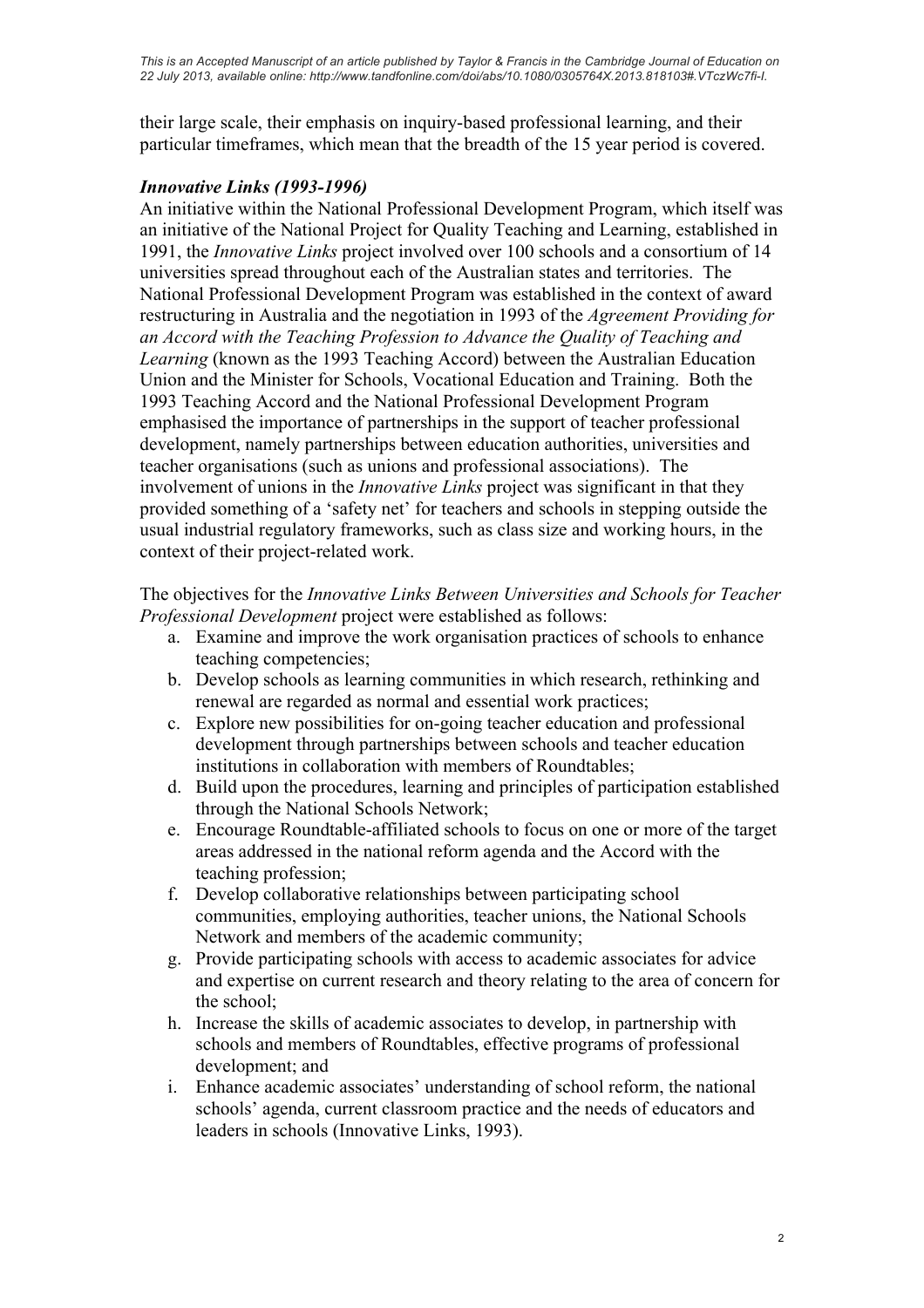Within the Innovative Links Project, schools registered their interest, outlining a particular focus for whole school change and a plan for action over a three year period, and were organised into *Roundtables*, each comprising five affiliated or participating schools, academics from the education school or faculty of a participating university (attached to the participating schools as 'academic associates'), and representatives from educational authorities, teacher unions, professional associations and the National Schools Network, a body which had also been established under the National Project for Quality Teaching and Learning to foster partnerships for school reform. *Innovative Links* utilised an inquiry-based model of professional learning, where participant teachers undertook an actionoriented research project and were supported in their learning by an 'academic associate' who was committed to:

- principles of teacher research which give precedence to the research questions within the school setting, rather than within the academic environment;
- **Exerch grounded in principles of collaboration and democratic research** processes, both in the development of research processes and in the interpretation of research data; and
- ! action-oriented research; that is, practical research intended to improve educational practice. (Grundy, Robison, & Tomazos, 2001, p. 206)

The 1993 Teaching Accord had identified seven key areas for school reform, and it was into these that schools were required to fit their *Innovative Links* project proposal. They were:

- **Literacy**
- The middle years of schooling
- Post compulsory education
- Curriculum statements and profiles
- ! National equity program for schools
- ! Aboriginal education
- Education of girls

Yeatman and Sachs (1995, pp. 22-23), in their formative evaluation of the first year of the *Innovative Links* project, indicated that almost half of the participating schools pursued projects in the broadest categories of the middle years of schooling and curriculum statements and profiles, while a further ten percent of schools had focused their project on literacy. Yeatman and Sachs (1995) also found that 77% of the participating schools had made a commitment to their project prior to receiving the partnership support and funding, and indicated that they had been intending to engage in the project had they not been successful in becoming an *Innovative Links* school.

The partnership model utilised in *Innovative Links* was unique in that it connected individual school projects through the Roundtable, a forum for sustained professional learning based on authentic and sustained dialogue across the breadth of the partnership. Both the formative evaluation of the *Innovative Links* project (Yeatman & Sachs, 1995) and the body of writing which emanated out of the project (Davies, 2005; Grundy & Robison, 2004; Grundy, et al., 2001; Sachs, 1997b, 1999) highlights the tensions inherent in such partnerships, exacerbated in the case of *Innovative Links* by the fact that the project represented a new way of 'doing' such partnerships in the Australian context. The tension between the different research interests and orientations of school- and university-based participants and also around the emerging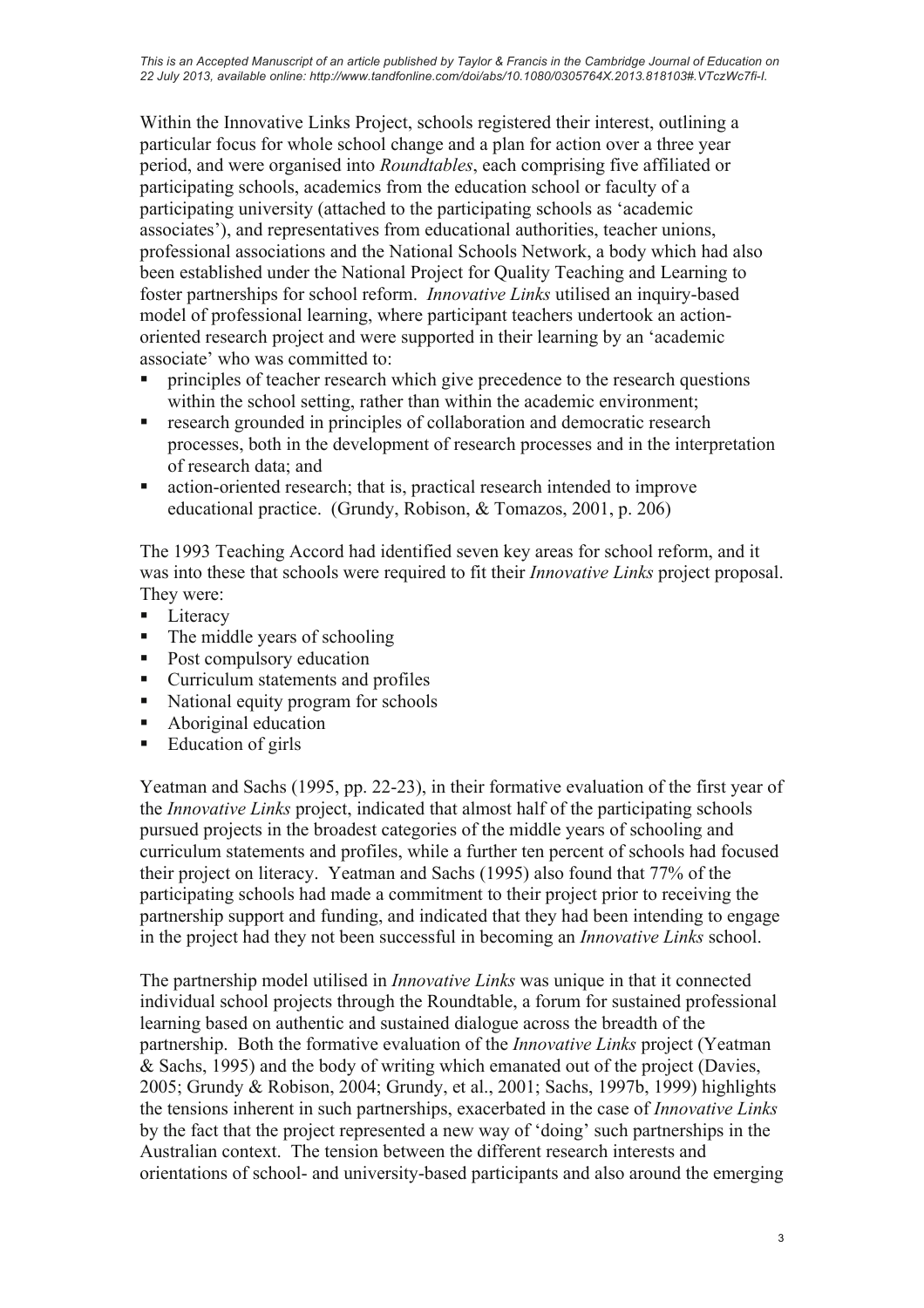role of the academic associate are two such areas of identified, along with the capacity of these tensions to "interrupt the way things are" such that "new patters of practice and partnership" (Grundy, et al., 2001, p. 216) might generatively emerge.

# *The Innovation and Best Practice Project (1997-1998)*

Carried out over 1997 and 1998, the *Innovation and Best Practice Project* (IBPP) was funded by the Commonwealth Department of Education, Training and Youth Affairs and sponsored by a consortium comprised of the University of Melbourne, Edith Cowan University, the University of Southern Queensland and the University of Sydney. From the outset, the IBPP was placed firmly within the discourse of school effectiveness and improvement, aiming to use a second-order research approach to identify the necessary conditions for successful school innovation in order to gain a better understanding of sustained innovation in schools.

107 schools participated in the IBPP nationally, out of some 300 applicants (Cuttance, 2001). By way of application, schools were asked to describe an innovation they had undertaken, related in some way to one of the following context areas:

- **Early literacy**
- **EXECUTE:** Mathematics
- **Information and communication technologies**
- The middle years of schooling

Schools were encouraged to design research frameworks (in consultation with a research consultant or academic partner, not a requirement of the project funding but taken up by the vast majority of IBPP schools), to support an investigation of their innovation and the collection of trustworthy and relevant data over the year of project funding. An action research framework was offered as a scaffold for research teams, with an emphasis on tracking improvement in relation to the innovation over the course of the project (Cuttance, 2001).

The school/university partnership dimension of the IBPP was twofold: in the first place, the project itself was a consequence of university-based researchers seeking to conduct their own research into school change and reform. The final research report from the project (Cuttance, 2001) represents a meta-analysis and synthesis of the 107 school reports on the individual school-based projects undertaken within the metaproject. Researchers from the university consortium and the project managers administering the project ran a series of professional development workshops for participant teachers to assist them in the focusing of their research aims and development of their action plans. Within the context of the project, schools then engaged their own research consultant, most of whom worked as researchers in university contexts, but whose role within the IBPP was to provide research support for the teacher researchers rather than to conduct the research themselves.

A significant feature of the schools' relationship with the researchers they engaged was its contractual nature and the strong focus on the school retaining ownership of the innovation and research. (Cuttance, 2001, p. 20)

In terms of partnership structures, this produced an interesting bifurcation in the IBPP. On the one hand the meta-project was conducted exclusively by universitybased members of the consortium and their contracted personnel (Cuttance, 2001), utilising the data generated by and 'mined' from school-based research teams,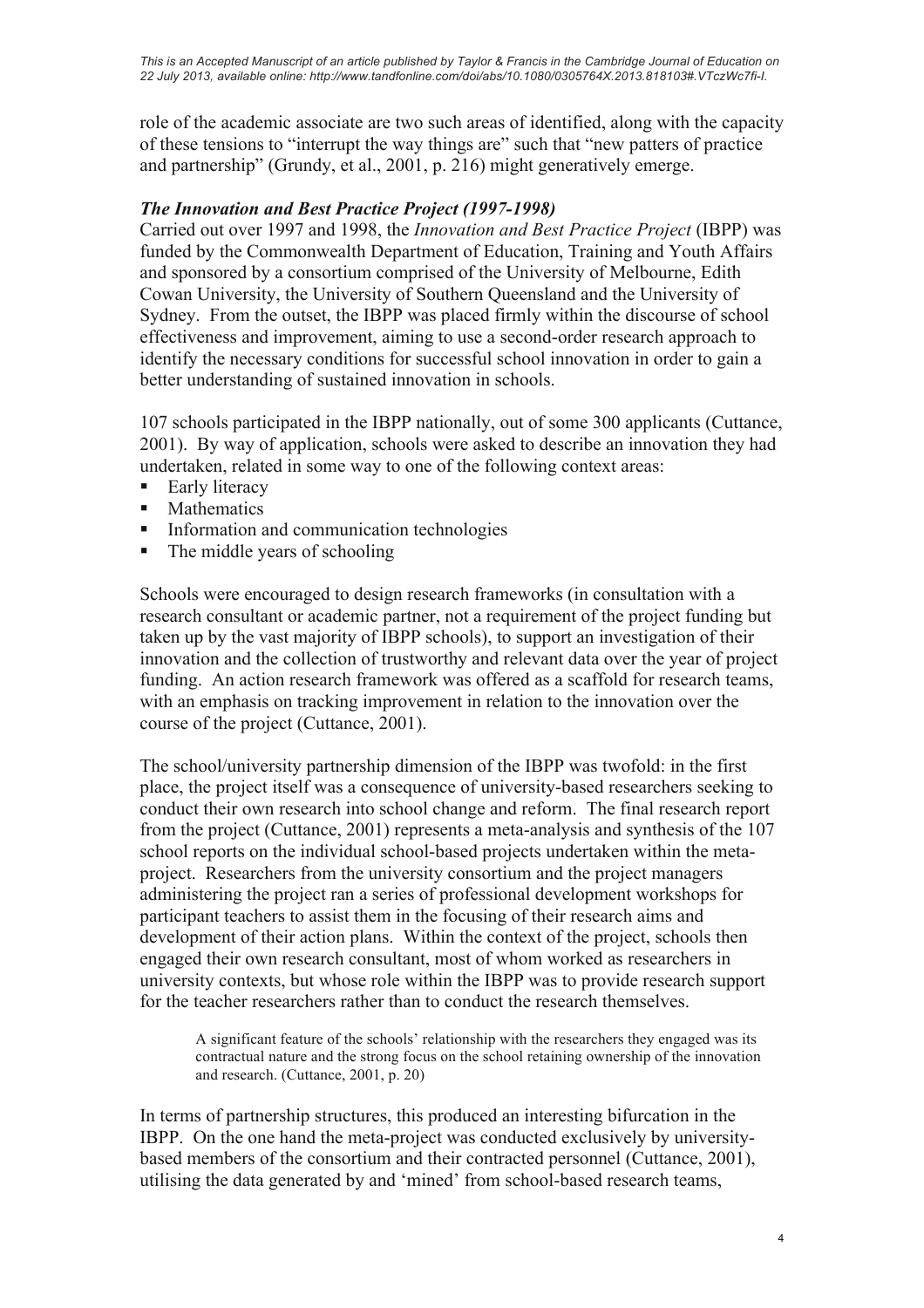presented via a structured report designed by the consortium research team. On the other hand, as demonstrated in the above quotation, the discourse surrounding the project highlighted the high level of school and teacher agency within the project, practitioner as opposed to research consultant control over the design and processes of research and school 'ownership' of the research.

# *The Australian Government Quality Teacher Program (2000 – 2013) and Quality Teaching-Action Learning (2003 – 2009)*

The new millennium saw an increasing emphasis by the Australian federal government upon issues in relation to teacher quality manifested through The Australian Government Quality Teaching Program (AGQTP). In common with advanced nation states around the globe it was perceived that educational outcomes, particularly in the areas of literacy, numeracy, mathematics, science, information technology and vocational education in schools rested upon teachers' capacities and capabilities. The federal policy that covered the next decade, through a number of iterations, was directed towards improving teacher quality across all states and territories employing a process of competitive tendering. Teachers and managers within schools were required to submit proposals to their respective Public, Catholic and Independent employing authorities in accordance with both the Commonwealth criteria and those specified by the authorities themselves (Commonwealth of Australia, 2000, 2003, 2005). The third iteration of this program, that was current until 2009, was slightly modified to include civics and citizenship, health education, languages and music. Upon a change of government in 2009 a more modest program was undertaken where funding was provided only to projects that catered for teacher working in the non-government sector and was inclusive of environmental education for sustainability, geography and student well being (Commonwealth of Australia, 2010). All in all, across the decade some \$305 million of funding was directed towards teacher professional development and learning (Commonwealth of Australia, 2010). Since the program began 240,000 teachers and school leaders have participated in professional development opportunities in all Australian States. (Ewing et al 2010)

The focus of the AGQTP was principally aimed at teacher improvement in terms of the content of the curriculum with less attention being paid to overall issues in relation to pedagogy. Guidelines for the submission of proposals positioned teachers as 'clients' rather than as agents for change. Funding was only available to those teachers who had been successful in the tendering process (Hardy, 2008). Certainly, teachers worked in teams to secure the funding, but it was not a requirement under the program's procedures to obtain the support of an academic partner although there was some encouragement to seek out advice from educators beyond the specific school (Commonwealth of Australia, 2005). This led to professional associations also becoming active participants in the preparation and enactment of educational initiatives (Queensland Consortium for Professional Development in Education, 2002). Hardy (2008) cites a number of these that enabled widespread participation in Queensland where a range of consortia and networks were established.

Nonetheless, academic partners were sought out by a number of those participating in the program when it became evident that the scope for teacher release was limited by a 15% embargo on funding for that purpose. In order to actualize their proposals a number of teacher teams found it helpful to engage academics with some expertise in the field, many of whom had experience in working in those earlier programs such as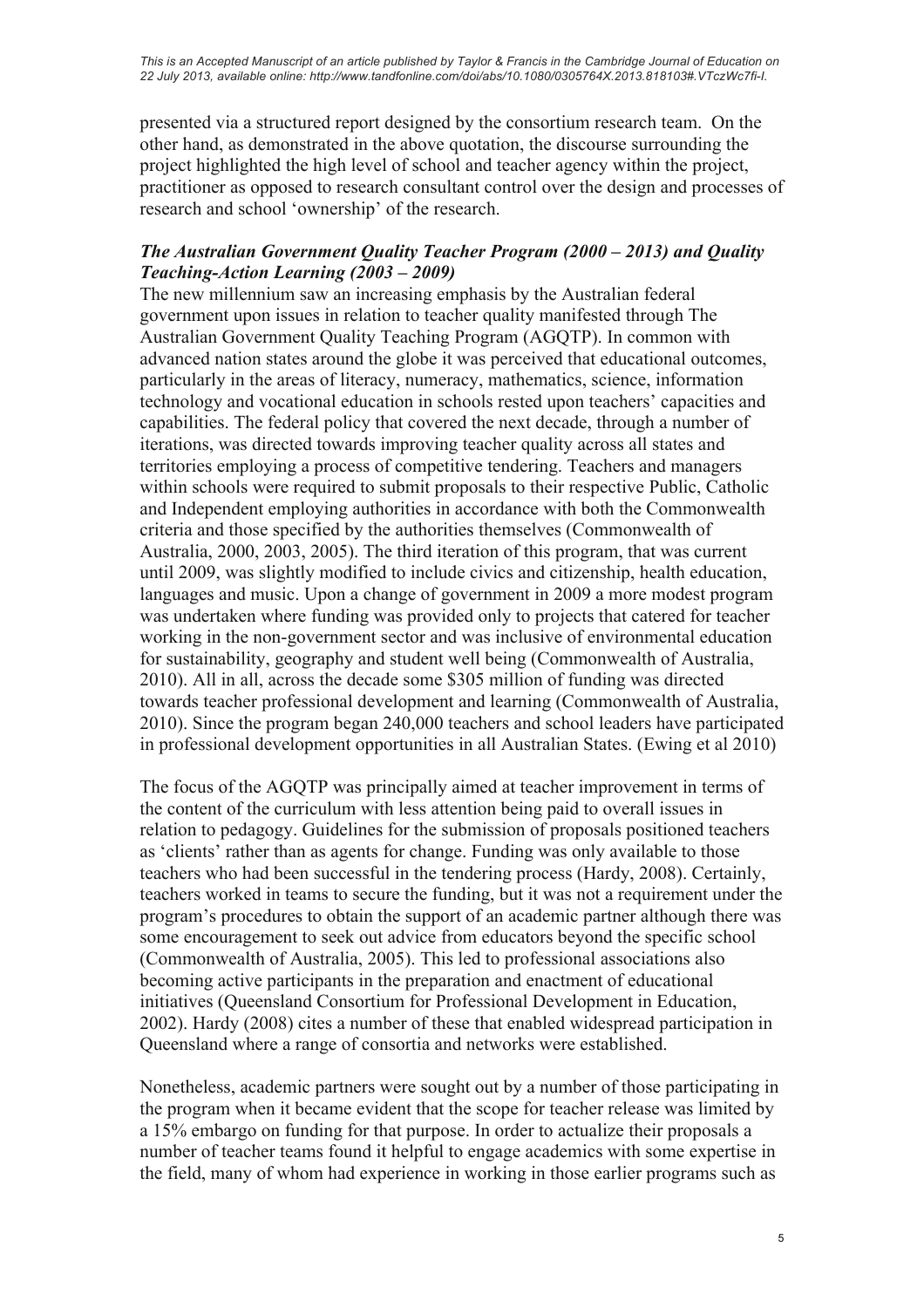The Innovative Links Project and the Innovation and Best Practice Project. In their support to the schools the academic partners brought with them an orientation to inquiry and action learning that was situated and contextualized. This disposition was particularly manifest in the New South Wales government's administration of the broader AGQTP arrangements that became known as "Quality Teaching, Action Learning" (QTAL).

#### *Quality Teaching, Action Learning: An AGQTP Project* Elsewhere (Groundwater-Smith et al, 2012, p.59), I have described the *Quality Teaching, Action Learning* (QTAL) project thus:

*Quality Teaching, Action Learning* (QTAL) was administered by the New South Wales Department of Education and Training and offered to Government schools in NSW in four separate rounds over the course of the first three iterations of the AGQTP. Over the four 'rounds', 193 primary and secondary schools participated in the project, which gained almost \$3m of funding through AGQTP, with an additional \$1m contributed by participating schools out of local professional learning budgets.

While QTAL might be regarded as somewhat different to the two projects described above, in that it was confined to the Government sector in one state, thus lacking the national focus of the other two, in terms of scale it was much larger than both the Innovative Links project and IBPP.

A strong feature of QTAL since its inception was assistance from designated NSW Department of Education and Training (DET) project officers who took key responsibility for supporting the professional needs and activities of participating teachers in government schools. As well, the Project had a requirement that participating schools appoint an academic partner to support the school project team as a critical friend external to the participant school. The relationship between the Department's project officers and the academic partners was a noteworthy element of QTAL, extending notions of partnership beyond individual schools and into the system more broadly. Furthermore, the project was closely linked to an initiative by the DET that promoted a model of pedagogy known as Quality Teaching (NSW Department of Education and Training, 2003). Drawing on work on Authentic Pedagogy (Newmann, 1996) and Productive Pedagogies (Education Queensland, 2001) Quality Teaching was commissioned and written by university academics for the DET in 2002. Quality Teaching was expected by the DET to penetrate deeply into practice in government schools across the state, and QTAL was conceived of as one means through which this implementation could be encouraged.

The features of classroom practice that have been linked to improved student learning outcomes in Quality Teaching have been characterised as representing three dimensions of pedagogy that promote high levels of intellectual quality, a quality learning environment and procedures that make explicit to students the significance of their work. In applying for funding under the QTAL arrangements schools were expected to address these three dimensions.

As reported in the meta-evaluation conducted by Ewing et al, the professional learning strategy for QTAL included:

- school-based projects to engage teachers in workplace learning that is based on a cyclic model of continuous improvement
- ! provision for some clusters of schools to work in collegial networks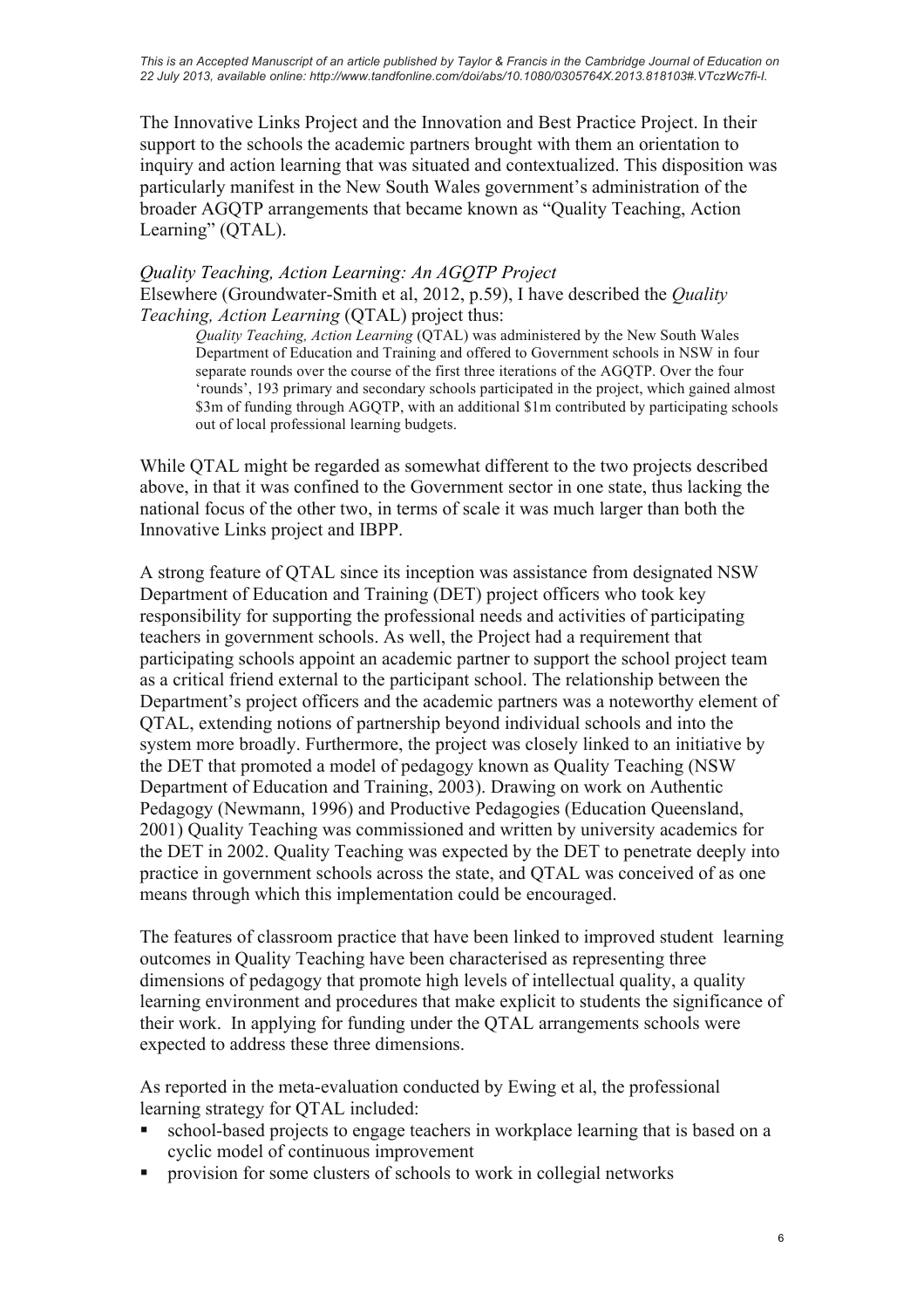- ! workplace mentoring and coaching aligned to meeting the NSW Institute of Teachers *Professional Teaching Standards*
- ! flexible learning that includes components such as self-paced and facilitated online learning, face-to-face workshops, video and teleconferences, online mentors, and discussion groups
- ! local, regional and state workshops and conferences that enable participants to have their work publicly celebrated and critiqued
- ! onsite and offsite participation in knowledge building and skill-sharing activities
- ! partnerships with higher education institutions to provide expertise in the development, design and/or implementation of professional development activities. (Ewing et al, pp.  $4 - 5$ )

QTAL Schools were allocated an 'Academic Partner' whose role was to facilitate and support the action learning project, attending to the following suggested tasks:

- ! Conducting professional learning about the NSW Quality Teaching model
- ! Maintaining the focus on improving teacher professional learning
- ! Building understanding of the action learning processes
- ! Providing ideas and strategies for implementing action learning in the school context
- ! Encouraging interaction and sharing of ideas, feelings and experiences
- ! Documenting learning, e.g. by helping team members prepare progress and final reports (Bettison & Bradburn, 2006).

In the discussion regarding the role of the academic partner in the meta-analysis of QTAL it was reported:

In many ways we will suggest that school-based practitioners and academic partners have been engaged in co-inquiry (Yorks & Nicolaides, 2007) in that each has an opportunity to learn from their engagement with the project. The school-based practitioners are gaining insight and understandings about their practice and about methods of inquiry, the academic partners are enabled to add to their own store of both professional knowledge and have a more reflexive appreciation of approaches to field-based research. While this study does not explicitly explore the perspectives of the academic partners it is clear that they too had much to gain; in other words professional knowledge is an asset that accrues to both parties and is not exclusively owned by one or the other. (Groundwater-Smith & Way, 2010 p. 41)

While the QTAL project utilised an action learning approach, the focus of the project over its many iterations remained the broad implementation of the *Quality Teaching* framework in as many schools and classrooms as possible. While schools were able to fashion their local focus within these parameters, the reporting focus for each stage of the project emphasised the extent to which professional learning in relation to the NSW model of pedagogy had occurred and the extent to which this had changed classroom practice over the course of the project. In the final two iterations of QTAL, a 'scaling up' imperative was also emphasised within the project, where schools were asked to provide evidence that the professional learning and pedagogical change had expanded beyond the initial project team to other teachers within the school.

# **Teacher Professionalism and School/University Partnership Projects**

The 15 year span over which these three projects were enacted were characterised by significant change in the arena of education and social policy generally in Australia and internationally. Each of the three projects described above was thus enacted in a different policy context, and the associated aims and supporting partnership structure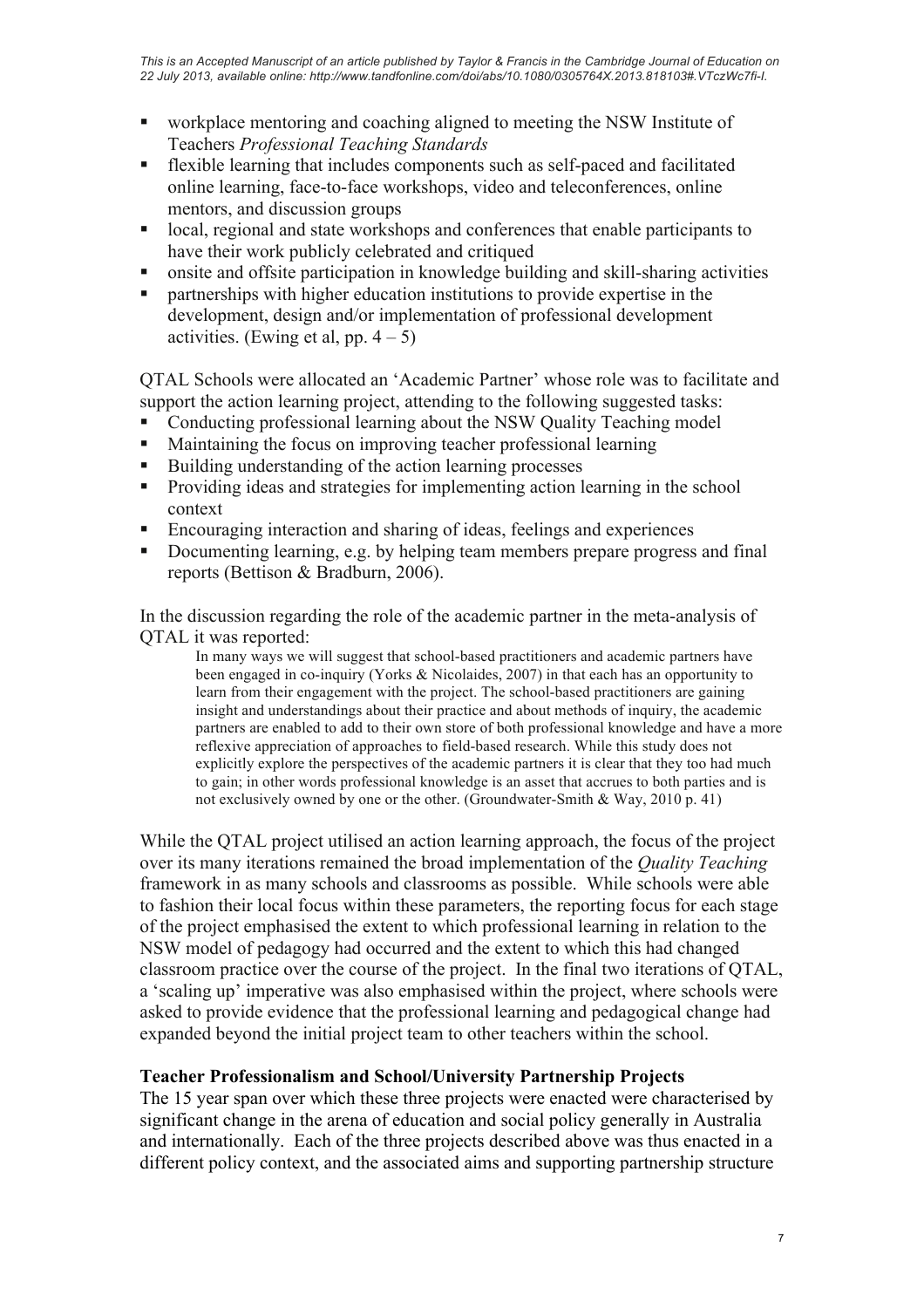can be seen to reflect the particular context of the project. Table 1 below highlights each in terms of their aims, partnership structure and funding context.

The changing shape of school/university partnerships over this period of 15 years reflects a changing orientation toward teachers and teacher professionalism. Embedded within each of these large-scale projects were particular conceptualisations of teachers that were, by and large, enactments of various dimensions of the education policy of the day. In this section of the paper, I explore these underpinning conceptualisations of teacher professionalism and consider the links between them and the preferred model of partnership embedded in each project.

| Project                                       | <b>Duration</b>                                                    | <b>Aims</b>                                                                                                                                                                                                                                            | <b>Partnership Structure</b>                                                                                                                                                                                                                                                               | <b>Funding Context</b>                                                                                                                                                                                |
|-----------------------------------------------|--------------------------------------------------------------------|--------------------------------------------------------------------------------------------------------------------------------------------------------------------------------------------------------------------------------------------------------|--------------------------------------------------------------------------------------------------------------------------------------------------------------------------------------------------------------------------------------------------------------------------------------------|-------------------------------------------------------------------------------------------------------------------------------------------------------------------------------------------------------|
| Innovative<br>Links                           | 3 years                                                            | Developing the quality of<br>teaching and learning in<br>schools; building<br>partnerships across<br>schools, universities,<br>employing authorities and<br>teacher associations                                                                       | Roundtables involving all<br>partners were sustained<br>across the duration of the<br>Innovative Links project                                                                                                                                                                             | 1993-1996:<br>Award restructuring:<br>conscious commitment<br>on the part of the federal<br>Government to draw<br>unions and other teacher<br>associations into the<br>professional learning<br>arena |
| Innovation<br>and Best<br>Practice<br>Project | 1 year                                                             | Generating data for the<br>meta-project concerned<br>with understanding<br>innovation in schools;<br>fostering school<br>innovation.                                                                                                                   | 2 levels: Partnership<br>between members of the<br>consortium and<br>participating schools,<br>reflected in workshops;<br>Partnership between<br>individual schools and<br>contracted research<br>consultants                                                                              | 1997-1998: New Federal<br>Government commitment<br>to positioning education<br>as the 'engine room' of<br>the knowledge economy,<br>and a renewed focus on<br>'what works' in schools                 |
| Quality<br>Teaching,<br>Action<br>Learning    | QTAL1: 6m<br>QTAL2: 9m<br>QTAL3: 1yr<br>QTAL4: 1yr<br>$(+1yr ext)$ | Meta-aims of the<br><b>Australian Government</b><br>Quality Teacher Program<br>focused on improving<br>teacher quality.<br>Additionally, QTAL<br>focused on implementing<br>the Quality Teaching<br>Framework in NSW<br>Public Schools<br>$\mathbf{a}$ | Allocated academic<br>partner with a defined<br>role (subject to<br>negotiation in the local<br>context); relationship<br>established between<br>individual academic and<br>the participating school.<br>$\mathbf{r}$ is the state of $\mathbf{r}$<br>$\mathbf{1}$ $\alpha$ m $\mathbf{1}$ | 2003-2009: Located<br>within broad and<br>enduring discussion of<br>teacher quality and<br>standards, reflected on<br>both a state and national<br>level                                              |

**Table 1: Comparison of Innovative Links, IBPP and QTAL**

Principles of what has been termed 'democratic professionalism' (Apple, 1996) can be identified in the underpinnings of the *Innovative Links* project (Sachs, 2001). Preston (1996) argues that this particular conceptualisation of teacher professionalism was explicitly utilised in the early 1990s by the Australian Teachers Union in the context of award restructuring. At the time, the Australian Teachers Union conceptualised the practical enactment of democratic professionalism in the following way:

…Democratic professionalism does not seek to mystify professional work, nor to unreasonably restrict access to that work; it facilitates the participation in decision-making by students, parents and others, and seeks to develop a broader understanding in the community of education and how it operates. As professionals teachers must be responsible and accountable for that which is under their control, both individually and collectively through their unions (Australian Teachers Union, 1991, p. 21).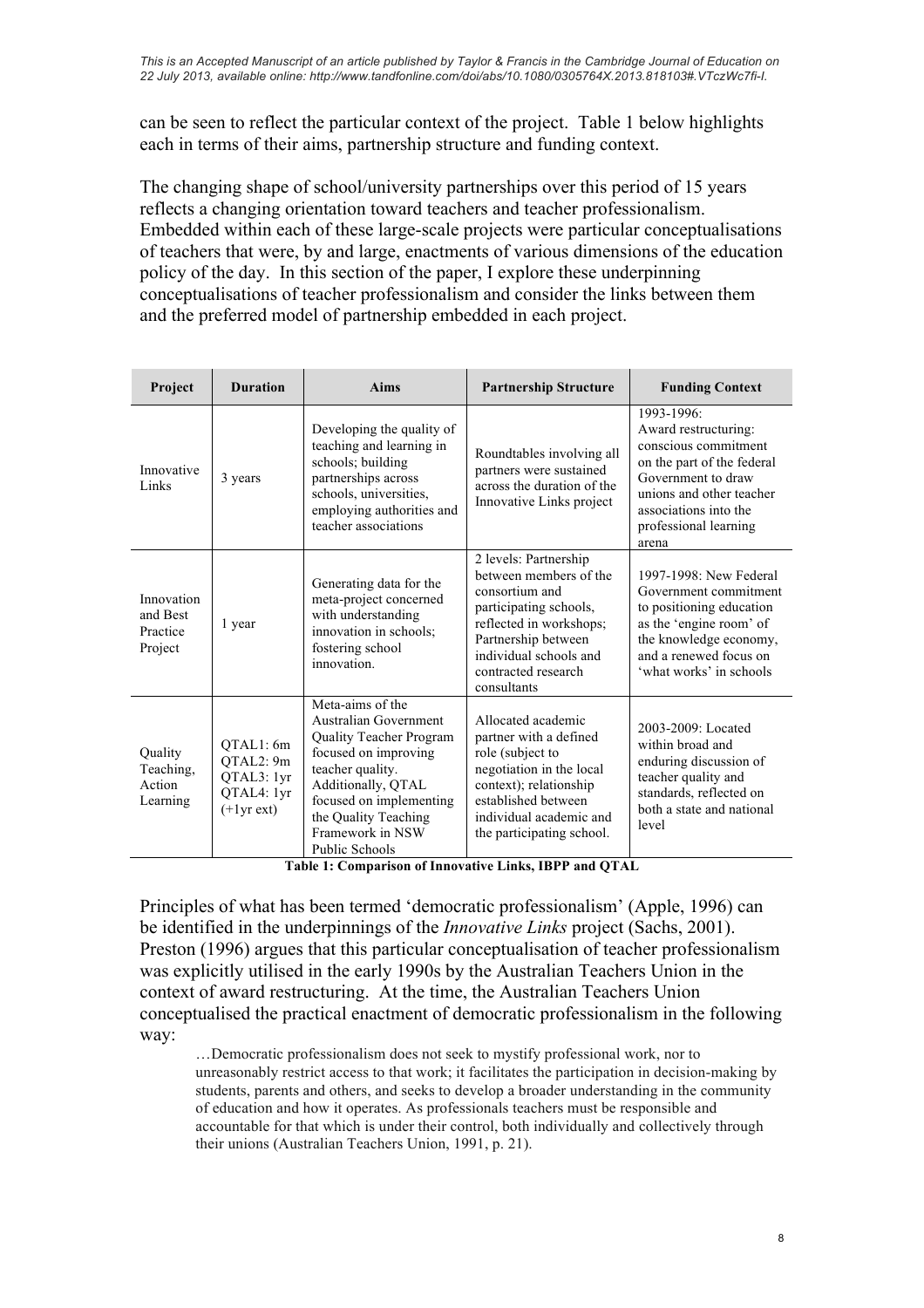*This is an Accepted Manuscript of an article published by Taylor & Francis in the Cambridge Journal of Education on 22 July 2013, available online: http://www.tandfonline.com/doi/abs/10.1080/0305764X.2013.818103#.VTczWc7fi-I.*

Democratic professionalism relies heavily on the development and exercise of teacher professional judgement, and, as Preston suggests (1992), this in turn suggests a certain level of professional autonomy: privileging the nuance of judgement over the 'onesize-fits-all' approach of standardisation requires a level of trust to be placed in teachers that they will act ethically, in the best interests of their students and their society. Interestingly, Stenhouse, in providing a rationale for teacher research and inquiry, conceived of the link between professional judgement and autonomy in the following manner:

The essence of emancipation, as I conceive it, is the intellectual, moral and spiritual autonomy which we recognise when we eschew paternalism and the rule of authority and hold ourselves obliged to appeal to judgement. Emancipation rests not merely on the right of a person to exercise intellectual, moral and spiritual judgement, but upon the passionate belief that the virtue of humanity is diminished in man when judgement is overruled by authority (Stenhouse, 1983, p. 163).

Yeatman and Sachs (1995) note that the *Innovative Links* project was positioned at the crossroads of an understanding that school restructuring was required to meet the needs of Australian society in the  $21<sup>st</sup>$  century, and that teachers themselves were the best-placed drivers of the required reforms in education. Implicit in the National Project for Quality Teaching and Learning, which gave rise to the National Professional Development Project, was an understanding that the strengthening of teacher autonomy and agency was a desirable and necessary part of what Yeatman and Sachs (1995, p.15) call "the building of Australia as a learning society". Also embedded in the National Project for Quality Teaching and Learning was an understanding that the structures of the industrial model of education hold the capacity to work against student learning. Indeed, the National Schools Network, which, as has been noted above, also emerged from the National Project on the Quality of Teaching and Learning, has been organised for some two decades around the question "What is it about the way our work is organised that gets in the way of student learning?" (Australian National Schools Network, 2011).

Discourses of democratic professionalism have at their heart a concern for authentic collaboration and partnership in the education enterprise. The model of partnership embedded in the *Innovative Links* project, with a long-term commitment to professional dialogue between teachers, academics, representatives of employing authorities and members of other education-related associations, around issues related to school reform and relevant to professional practice in the local context, embody these democratic ideals (Davies, 2005) and reflect the positioning of teachers as skilled and autonomous professionals.

By the advent of the *Innovation and Best Practice Project*, the election of a conservative government led by John Howard had interrupted the somewhat comfortable relationship between teacher unions and the federal government. The 1993 Teaching Accord, which had given energy to the renewal of teacher professionalism through initiatives such as *Innovative Links* and the National Schools Network, had been dismantled and as Sachs observes, "the unified policy agenda of the early 1990s had repolarised into distinct industrial and professional concerns" (1997a, pp. 265-266).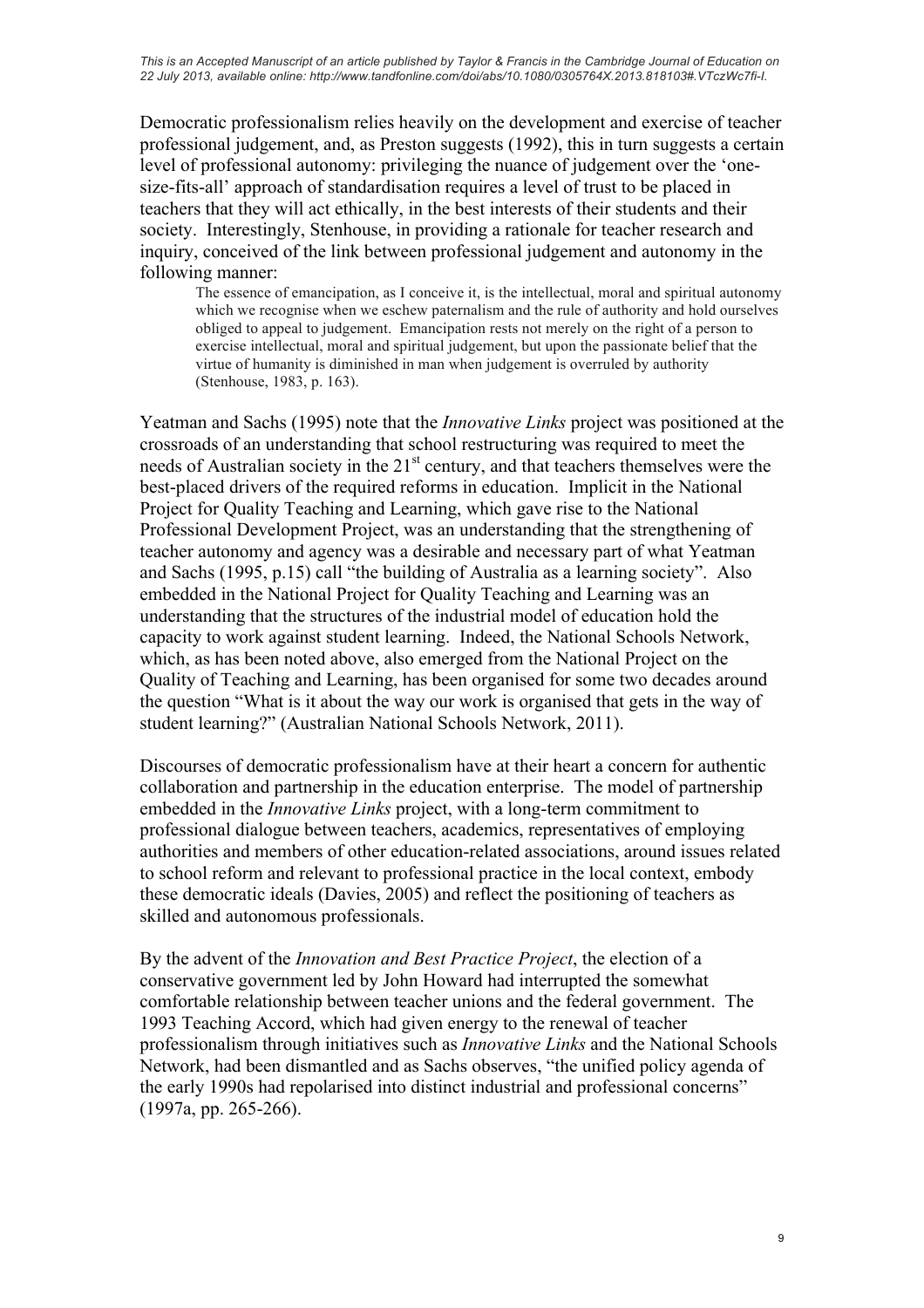Furthermore, discussions of teacher professionalism in Australia, as elsewhere, had become increasingly reflective of the prevailing managerial discourses (Sachs, 2001), succinctly described by Brennan as encouraging the emergence of

…a professional who clearly meets corporate goals, set elsewhere, manages a range of students well and documents their achievements and problems for public accountability purposes. The criteria of the successful professional in this corporate model is of one who works efficiently and effectively in meeting the standardised criteria set for the accomplishment of both students and teachers, as well as contributing to the school's formal accountability processes (Brennan, 1996, p. 22).

School participation in the IBPP was framed by the meta-study conducted by the members of the university consortium, which had as its purpose a focus on understanding school-level innovation in the context of the positioning of education as the "engine of the knowledge economy" (Cuttance, 2001). Furthermore, the IBPP was informed by notions of school effectiveness and improvement, with its attendant focus on 'what works' (Blackmore, 2002). While the IBPP's focus on the gathering of data to demonstrate the effectiveness of each school's innovation was central, and elements of the managerial professionalism highlighted above were undoubtedly present in the project, teachers were also positioned within the project as agents of innovation and charged with the design and implementation of their research plans. While the roots of managerial discourses can be detected in the project's desire for schools to quantify and standardise their reporting of their innovation and 'improvement', emphasis was also placed on local significance and relevance and schools were encouraged to be pro-active in framing their research questions and processes.

The capacity for genuine partnerships between schools and universities to emerge in the context of the IBPP was in many respects dependent upon the particular circumstances of each relationship. In at least one case, an enduring 'academic partner' relationship developed out of the IBPP that has been sustained for the past 14 years, but it is also the case that for many schools the partnership was limited to the funding period itself. In a desire to ensure that the research agenda emanated from the schools rather than from the consultant researchers, it could be seen that the potential for genuine partnerships to develop on a local level might have been hampered: the research consultant was very much positioned within the project as the 'outsider' with necessary expertise that could be tapped as the school saw fit rather than as a genuine partner with whom a relationship might be sustained over an extended period of time.

By the time of the advent of the *Quality Teaching, Action Learning* project within the Australian Government Quality Teaching Program, discourse regarding teacher professionalism in Australia had moved on yet again. The 1990s discussion of the quality of teaching and learning had transformed into a broad-based discussion of *teacher* quality, embodied in some ways by the very nomenclature of the AGQTP. While *Innovative Links* and to a lesser extent the *Innovation and Best Practice Project* problematised the structures of schooling and education (among them, of course, the means by which quality teaching and learning might be enacted), by the late 1990s/early 2000s, 'the problem' had become synonymous with teacher quality, while 'the solution' was increasingly seen (and indeed still is) to be professional standards and standardisation of practice.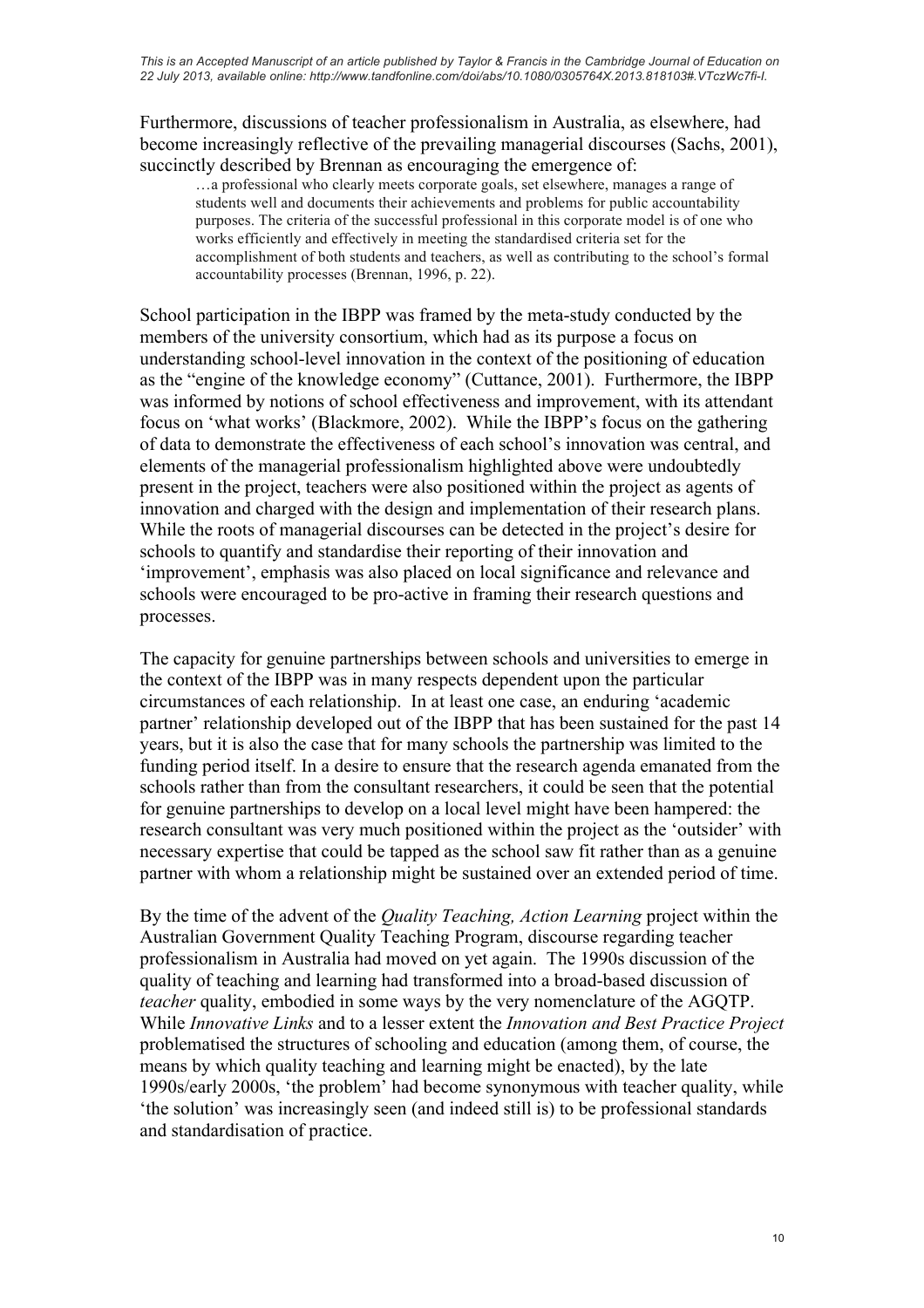The image of the 'quality teacher' who might be the preferred subject of the Australian Government Quality Teacher Program might well be that teacher described by Brennan above, a construct of managerial professionalism who might thrive within a context wherein "the logics of practice which seem to be validated and valued are those associated with endorsement of governmental priorities" (Hardy, 2009, p.83). Indeed, the narrow focus of the *Quality Teaching, Action Learning* on the implementation of a pedagogical framework via inquiry-based professional learning could be seen to do justice to neither the framework itself nor the ideals of inquiry based professional learning. Instances such as this are what prompted Kemmis to write some years ago now:

Much of the action research that has proliferated in many parts of the world over the past two decades has not been the vehicle for educational critique we hoped it would be. Instead, some may even have become a vehicle for domesticating students and teachers to conventional forms of schooling (Kemmis, 2006, p. 459).

The partnerships fostered by QTAL were, on the whole, individual and short-term in nature. By and large, they were bordered by the duration of the funding, and like those that existed within the IBPP, their success or failure was largely dependent upon local circumstances and the personalities involved. Unlike the IBPP, the manner in which (in the majority of cases) academic partners were centrally allocated within the project and the fact that the engagement of an academic partner was a mandated part of the funding agreement meant that some schools (although not by any means the majority) came to the project regarding the academic partner as a 'necessary evil' and the relationship failed to move beyond this at any stage (Ewing, et al., 2010). With the short timeframes encompassed by QTAL and the emphasis on implementation and measurable outcomes in terms of the Quality Teaching Framework, as opposed to the long-term commitment of *Innovative Links* and the emphasis on dialogue and learning, it could be seen that QTAL embodied a relatively impoverished model of school/university partnership associated with a similarly impoverished embedded notion of teacher professionalism.

# **Beyond 'the Project' in Australian School/University Partnerships**

The school/university partnership projects discussed above were all necessarily bounded by their 'projectness': whether long or short in their timeframe, the dynamics of funding mechanisms and established parameters of the partnership in the context of the project in each case impacted upon the form that such partnerships might take. Additionally, as I have tried to show above, each of these projects was a product of its time, imbued with particular understandings of teachers and their work that were to at least some extent products of the landscape of education policy and politics at that time. Evaluations of all three projects have observed that each had both successes and limitations in terms of both the professional learning imperative and the partnership imperative they pursued.

Over the past 10 years a school/university partnership of a different kind has emerged in Sydney, involving a cross-section of schools engaged in sustained inquiry-based professional learning and exploring democratic education through engaging with student voice in ways that aim to push toward what Michael Fielding has termed "intergenerational learning through lived democracy" (Fielding, 2011). Various dimensions of the work of the Coalition of Knowledge Building Schools, supported by the Faculty of Education and Social Work at the University of Sydney, has been documented in detail in a number of publications (e.g.Groundwater-Smith & Mockler,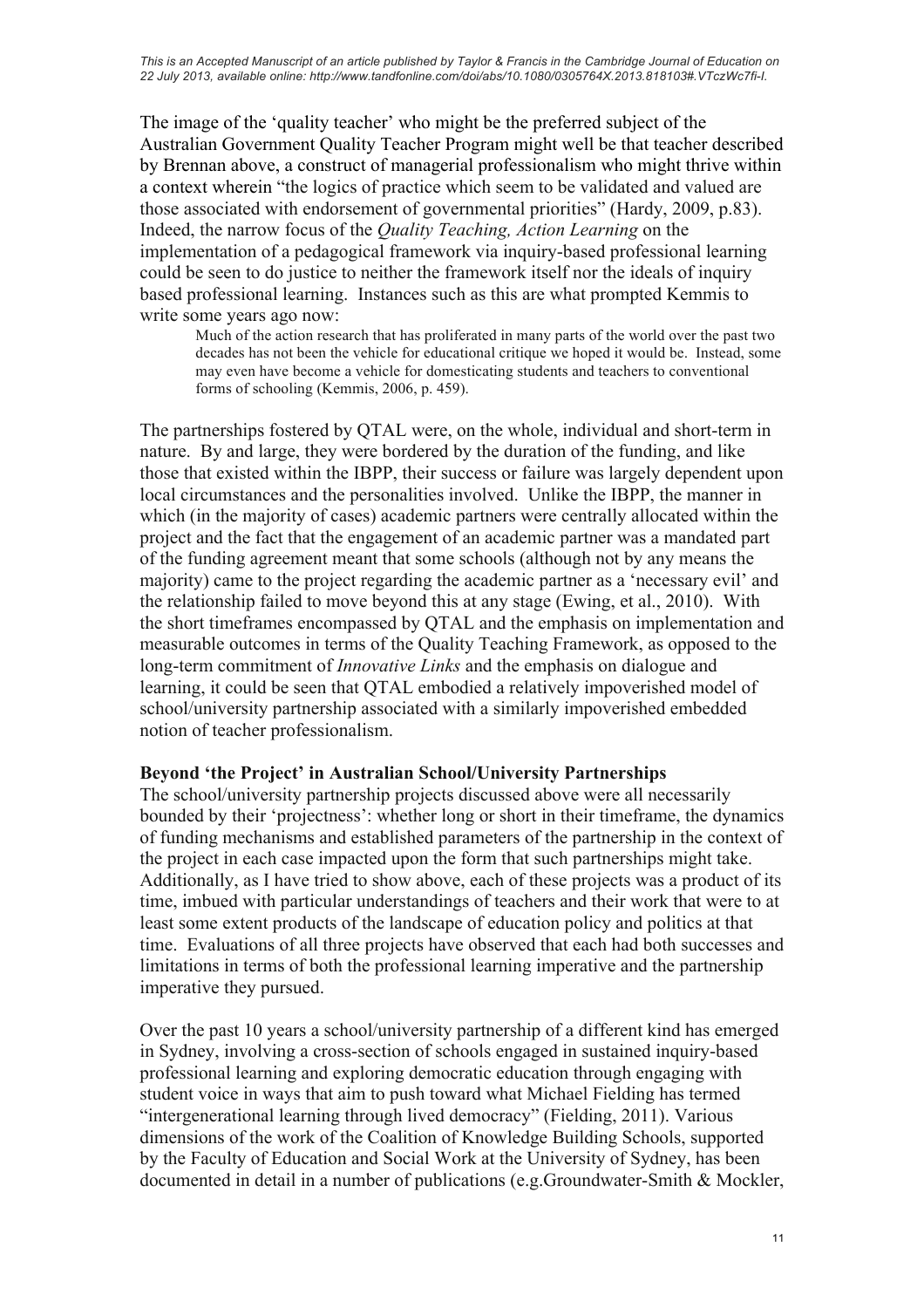2009; Mockler & Groundwater-Smith,  $2011$ <sup>1</sup>. Many of the schools involved in the Coalition have at one time been part of one of the three funded projects discussed in this paper, but the Coalition itself is an unfunded network or 'web' of schools, representatives of which come together four times a year with university-based colleagues to share and critique their inquiry and student voice initiatives. From time to time member schools work together with each other and/or the academic partners and 'friends' of the Coalition on an an-hoc basis, but the relationships within the network far transcend any one project or initiative.

The Coalition is predicated upon a belief in the transformative capacities of an inquiry-based approach for all who engage in education, whether they are located in schools, universities or other institutions, and a belief in the capacity for democratic conceptualisations of teacher professionalism and education to interrupt, on at least a local level, the managerialist tendencies of the current age of compliance. I do not wish to present the Coalition as a perfect model of school-university partnership; rather as an evolving and different one to that fostered in the kinds of projects discussed earlier. After ten years of involvement in this particular school/university partnership, a few 'lessons' might be observed:

- ! Partnership can be powerfully located around process rather than via a particular content focus: the unifying dimension of the Coalition is a commitment to inquiry-based professional learning and authentic attention to student voice, regardless of the particular focus of a school's inquiry. Over the years, this has allowed schools to bring to the table their research on a range of disparate areas such as student engagement, pastoral care mechanisms, beyond-classroom learning and specific pedagogies, according to their local and current needs. This effectively allows schools to fashion inquiry according to the circumstances of their community rather than to fit a set of externally imposed parameters. While the opportunity to 'make public' (Stenhouse, 1985b) and open their work to critique beyond their immediate context comes through their involvement in the Coalition, it comes without the constraints of an external project
- ! Authentic partnership 'feeds' everyone: there is no hierarchy of partners in the Coalition. Whatever their work context, participants, including teachers, students, academics, bureaucrats and education officers in public institutions such as museums and libraries, come to the Coalition table to both contribute and take learning away. Over the years, we have developed an environment where the wisdom and contribution of all members is genuinely valued by the group and there is no sense of one set of partners 'providing' for another. Likewise, roles present no boundaries within the Coalition: members contribute to the knowledge building enterprise working from their own skills and strengths, regularly crossing the traditional boundaries of their role as they desire.
- ! Partnership takes time: the Coalition has grown steadily but very slowly over the past decade, a product of the time it takes for partners to built trust and authentic relationship. Being unbounded by the time constraints of projects has meant that this evolution has been able to occur naturally. Partnership also takes time in the sense that there is an 'opportunity cost' to being involved that has meant that

<sup>&</sup>lt;sup>1</sup> I was a founding member of the Coalition of Knowledge Building Schools and have worked alongside Susan Groundwater-Smith to build and grow the network over the past decade. Hence the use of 'we' at different points in this discussion.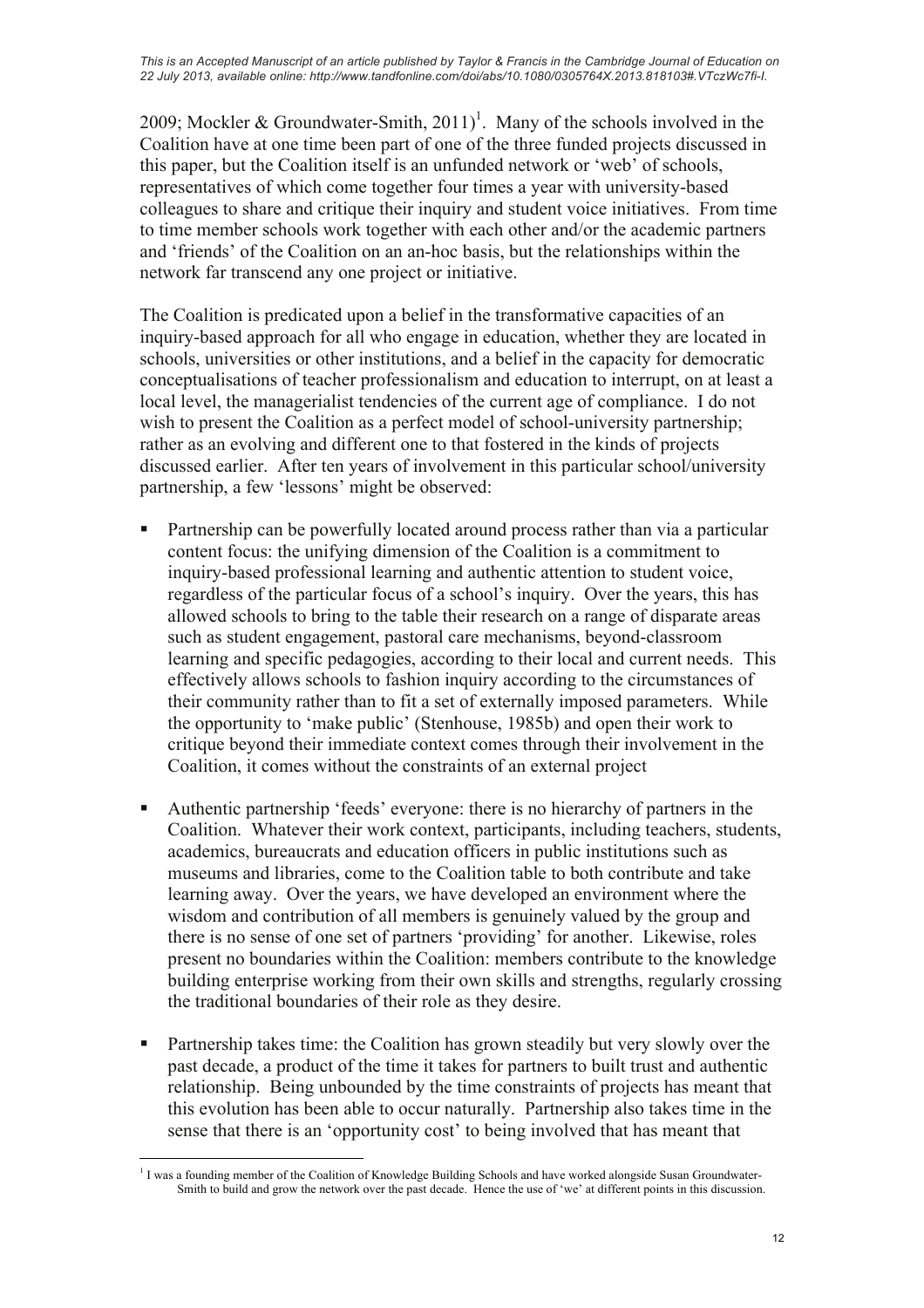some partners have retreated from the Coalition after a number of years, a product usually of changing school personnel and/or competing priorities at school level. While this was once a source of some angst, we have come to understand it as part of the natural 'ebb and flow' of a network such as this.

While these lessons might not be vastly different to the experience of similar networks elsewhere, they do highlight the difference between the kinds of school/university partnerships developed in the context of a large-scale project (even those that have an extended timeframe and a commitment to dialogue and process over intervention and implementation) and that which might emerge from a more organic organisation over an extended period of time. The Coalition provides a small but powerful example of how school/university partnerships might work to foster and support learning across a very wide range of contexts and institutional 'homes'.

Reflecting on these lessons in the light of the earlier discussion of school/university partnerships, three key tenets might be identified as a framework for understanding authentic partnership in this context:

#### *A focus on local concerns and issues*

The funded project can be a 'double-edged sword', funding often bringing with it a pre-ordained focus or implementation imperative that does not always sit well with the issues and concerns that are important for students, teachers and school communities. While it is not impossible for partnerships that develop in this environment to transcend the project itself, a focus on local concerns and issues such that the requirements of both the project and the local school community are met requires a level of creativity in both school and university-based members of the partnership. Furthermore, using the funded project as a 'jumping off point' for partnerships that might be sustained over the long term can be fruitful: many a generative long-term partnership was begun under these conditions, highlighted in both the large and small-scale examples cited here.

# *The active development of trust and reciprocity*

Trust and reciprocity are central to authentic school-university partnerships: genuine relationships are built between people, not between institutions, and the Australian experience, both from the large-scale projects discussed and the small-scale experience of the Coalition, highlights that these take time and a readiness to actively bridge the cultural differences between schools and universities. Additionally, the development of robust relationships relies on a willingness on the part of all participants to get to know each other, understand different perspectives, put aside pre-conceptions about the 'other' (whether teachers or academics), develop an openness to learning, and engage in vigorous and hardy knowledge creation together.

# *A commitment to supporting teacher autonomy and responsibility*

Closely linked to the first two tenets is the notion that generative and enduring partnerships between schools and universities for teacher professional learning should be focused on the fostering of teacher autonomy and responsibility, rather than the implementation and accountability demands around which they can sometimes be focused (as observed in some of the examples cited above). Linked back to Stenhouse's observations about the links between teacher professional judgement, autonomy and emancipation, this tenet points to the importance of school-university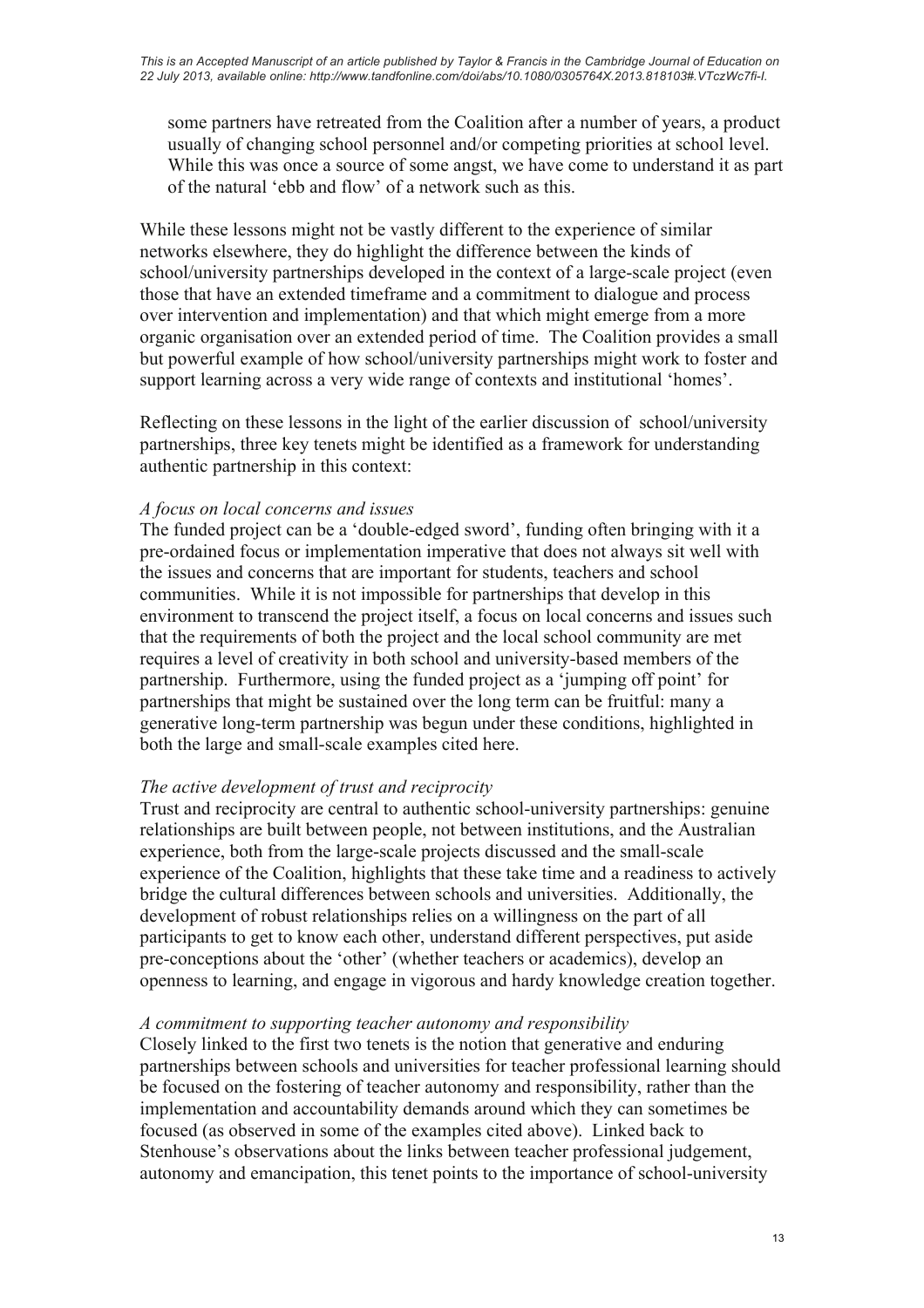partnerships transcending the accountability agenda to support what Judyth Sachs (2003) has referred to as 'activist teacher professionalism'.

The current trajectory of education in Australia represents a 'slippery slope to effectiveness' in many ways. As in other parts of the world, an increasing emphasis on elements such as standardised testing for students, teacher standards, and a "back to basics" discourse impacting on classroom practice are the hallmarks of our time. Unfortunately, the further down this slippery slope we go, the more difficult it becomes to engage in authentic professional learning in collaboration and partnership: these are perennially hampered by a desire to find and replicate 'what works'. The Coalition of Knowledge Building Schools provides one example of what it might look like to swim against this tide, valuing dialogue over the 'quick fix', and eschewing methods of accountability that shut down generative and constructive critique, such that the fruits of inquiry become celebration instead of the welcoming of 'unwelcome truths', problem solving over problematizing, implementation over critique.

#### **Acknowledgements**

The author would like to acknowledge the contribution of Susan Groundwater-Smith, Stephen Kemmis and Bob Lingard in the preparation of this paper for publication, and also the feedback provided by Judyth Sachs on earlier drafts.

#### **References**

- Apple, M. W. (1996). *Cultural politics and education*. Buckingham: Open University Press.
- Australian National Schools Network (2011). *The history of the ANSN.* Retrieved from http://www.nsn.net.au/the\_history\_of\_the\_ansn.
- Australian Teachers Union (1991). *Teacher education policy and teacher appraisal policy*. Carlton: Australian Teachers Union.
- Bettison, K., & Bradburn, K. (2006). *Quality teaching action learning project handbook*. Sydney: NSW DET.
- Blackmore, J. (2002). Is it only 'what works' that counts in new knowledge economies? Evidence based practice, educational research and teacher education in australia. *Social Policy and Society, 1*(3), pp. 257-266. doi: 10.1017/S147474640200310X
- Brennan, M. (1996). *Multiple professionalism for australian teachers in the information age?* Paper presented at the AERA Annual Meeting. New York, April 1996.
- Carr, W., & Kemmis, S. (1986). *Becoming critical: Education, knowledge and action research*. London: Falmer Press.
- Commonwealth of Australia (2000). *Quality teacher program client guidelines 2000- 2002*. Canberra: Department of Education, Training and Youth Affairs.
- Commonwealth of Australia (2003). *Commonwealth quality teacher program: Updated client guidelines 2003*. Canberra: Department of Education, Training and Youth Affairs.
- Commonwealth of Australia (2005). *Australian government quality teacher program client guidelines 2005-2009*. Canberra: Department of Education, Science and Training.
- Commonwealth of Australia (2010). *Australian government quality teacher program client guidelines 2010*. Canberra: Department of Education, Employment and Workplace Relations.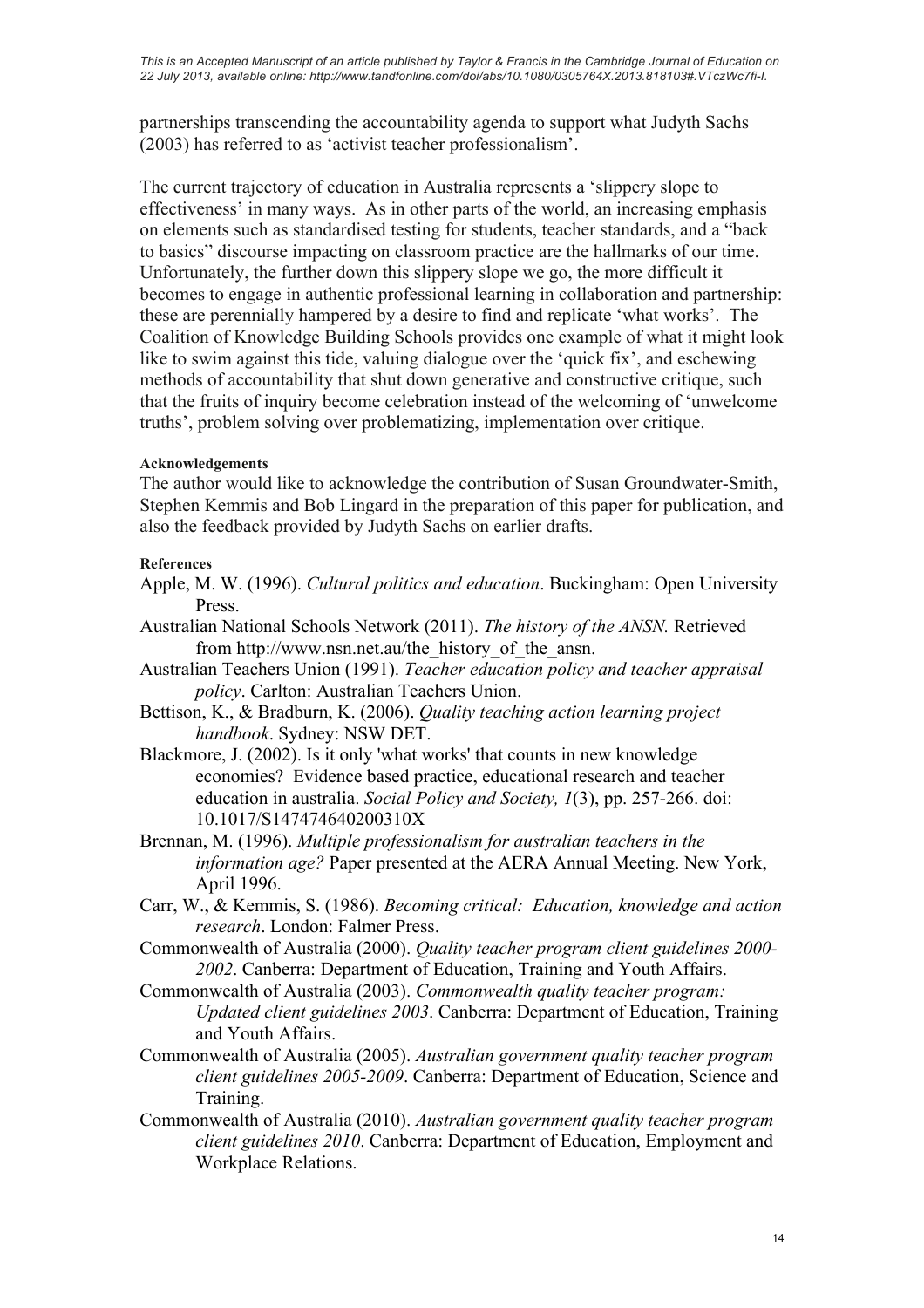- Cuttance, P. (2001). *School innovation: Pathway to the knowledge society*. Canberra: Commonwealth of Australia, Dept. of Education, Training and Youth Affairs.
- Davies, A. (2005). *A new democracy for professional development and research: Learning to find the future.* Unpublished Doctor of Philosophy Thesis, Victoria University, Melbourne.

Education Queensland (2001). *The Queensland school reform longitudinal study: Final report*. Brisbane: Education Queensland.

- Elliott, J. (2003). Interview with John Elliott. *Educational Action Research, 11*(2), pp.169-180. doi: 10.1080/09650790300200215
- Ewing, R., Groundwater-Smith, S., Mockler, N., Loughland, T., Simpson, A., Smith, D., Way, J., Armstrong, A., & Brooks, D. (2010). *Meta analysis of quality teaching action learning project*. Sydney: University of Sydney.
- Fielding, M. (2011). Patterns of partnership: Student voice, intergenerational learning and democratic fellowship. In N. Mockler & J. Sachs (Eds.), *Rethinking educational practice through reflexive inquiry: Essays in honour of susan groundwater-smith*. (pp. 61-75). Dordrecht: Springer.
- Groundwater-Smith, S., & Mockler, N. (2009). *Teacher professional learning in an age of compliance: Mind the gap*. Dordrecht: Springer.
- Groundwater-Smith, S., Mitchell, J., Mockler, N., Ponte, P. and Ronnerman, K. (2012). *Facilitating practitioner research: Developing transformational partnerships.* London: Routledge.
- Groundwater-Smith, S. & Way, J. (2010) 'Facilitating Inquiry: The Roles of the Academic Partner and Project Manager', in Ewing, R., Groundwater-Smith, S., Mockler, N., Loughland, T., Simpson, A., Smith, D., Way, J., Armstrong, A. & Brooks, D. (2010) *Meta Analysis of Quality Teaching Action Learning Project*. Sydney: University of Sydney. pp. 41 - 56
- Grundy, S., & Robison, J. (2004). Teacher professional development: Themes and trends in the recent Australian experience. In C. Day & J. Sachs (Eds.), *International handbook on the continuing professional development of teachers*. (pp.146-166). Maidenhead: Open University Press.
- Grundy, S., Robison, J., & Tomazos, D. (2001). Interrupting the way things are: Exploring new directions in school/university partnerships. *Asia-Pacific Journal of Teacher Education, 29*(3), pp.203-217. doi: 10.1080/13598660120091829
- Hardy, I. (2008). Competing priorities in professional development: An australian study of teacher professional development policy and practice. *Asia-Pacific Journal of Teacher Education, 36*(4), pp. 277-290. doi: 10.1080/13598660802364135
- Hardy, I. (2009). The production of Australian professional development policy texts as a site of contest: The case of the federal quality teacher programme. *The Australian Educational Researcher, 36*(1), pp.73-88. doi: 10.1007/BF03216893
- Innovative Links (1993). *Agreement between the commonwealth of australia and national teaching and learning consortium concerning innovative links between universities and schools for teacher professional development*. Canberra: Commonwealth of Australia.
- Kemmis, S. (2006). Participatory action research and the public sphere. *Educational Action Research, 14*(4), pp.459-476. doi: 10.1080/09650790600975593.
- Mockler, N., & Groundwater-Smith, S. (2011). Weaving the web of professional practice: The coalition of knowledge-building schools. In B. Lingard, P.